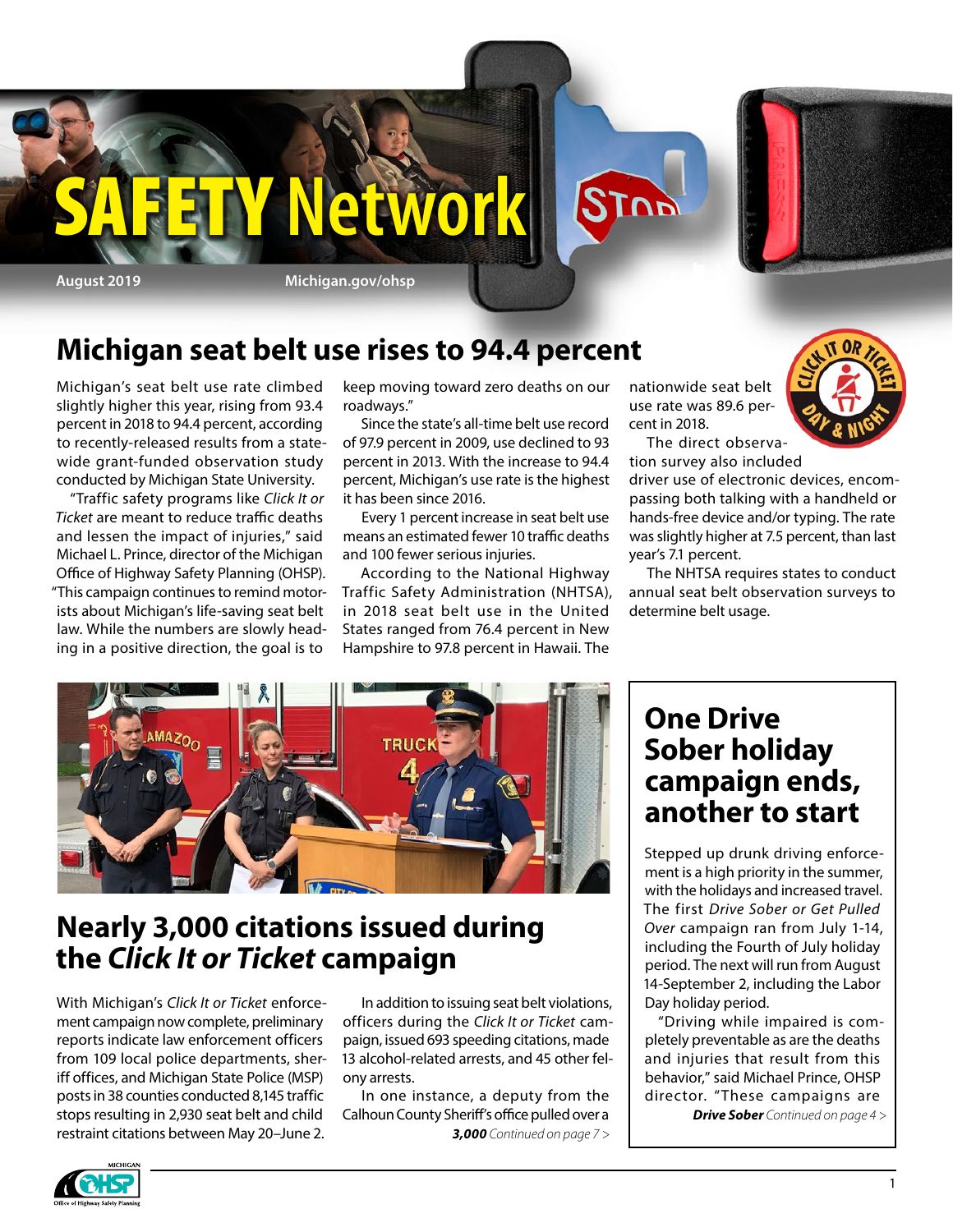## **Assistant prosecuting attorneys honored**

Assistant Prosecuting Attorneys Michael Kanaby and Sarah Pulda were both the recipients of this year's David M. Schieber Award. The award is given annually to Michigan prosecutors who have made significant contributions in the fight against impaired driving. They were honored at the 2019 Mothers Against Drunk Driving/ OHSP Lifesaver Award Luncheon held in June in Mt. Pleasant.

Michael Kanaby is with the Kalamazoo County Prosecutor's Office. In June 2016, five bicyclists were killed and four seriously injured when they were all hit by a truck driven by Charles Pickett Jr., who was under the influence of multiple controlled substances. Kanaby charged Pickett with 14 felony charges, including five counts of second degree murder. From day one, Kanaby maintained an open line of communication with the surviving victims and family members. His trial preparation involved reviewing hundreds of reports, dozens of pieces of evidence,

and interviewing numerous witnesses. Kanaby's trial presentation included the use of PowerPoint imaging, a large map tracing Pickett's course throughout the roads of Kalamazoo County leading up to his striking the bicyclists, and digital evidence provided by a law enforcement drone. It also used an expert witness regarding the impact of the numerous drugs found in Pickett's blood and the devastating impact those drugs had on his driving ability. Pickett was convicted as charged.

Sarah E. Pulda is with the Ingham County Prosecutor's Office. She went above and beyond the call of duty when advocating on behalf of 21-year-old victim Blair Beck, who was hit and killed while riding his motorcycle. The defendant had 5 ng of THC in her blood approximately four hours after the crash. The first day of trial coincided with the passage of recreational marijuana, which required intense education on the issues of marijuana and



*Traffic Safety Resource Prosecutors Ken Stecker (L) and Kinga Canike (R) with award winners Sarah Pulda and Michael Kanaby.*

driving. The jury convicted the defendant of Operating with the Presence of a Schedule 1 Drug Causing Death, and she was sentenced to prison for a minimum of 70 months, the top of the guidelines. The case was closely followed by local media.



Child Passenger Safety Week is September 15-21 and National Seat Check Saturday is September 21. For more, visit [NHTSA.gov/TheRightSeat](https://www.nhtsa.gov/campaign/right-seat?_ga=2.264332876.214325462.1563386857-2086899219.1519157241) or [NHTSA.gov/Protegidos](https://www.nhtsa.gov/es/campaign/protegidos).

Also, to order the new car seat flyer pictured above, contact Jessica Beyer at 517-636- 4256 or [Beyer1@michigan.gov](mailto:Beyer1@michigan.gov). This new flyer is #2470 (English), #2471 (Arabic), and #2472 (Spanish). It replaces the older #2470 flyer titled "Rear-Facing Car Seats."



More than 30 traffic safety professionals from across Michigan attended a Michigan Traffic Crash Facts seminar on July 10 at MSP Headquarters. Led by OHSP's Jessica Riley and the University of Michigan Transportation Research Institute's Patrick Bowman, the class learned how to better use the crash query tool and publications section of the website. For more, go to [www.michigantrafficcrashfacts.org.](http://www.michigantrafficcrashfacts.org/)

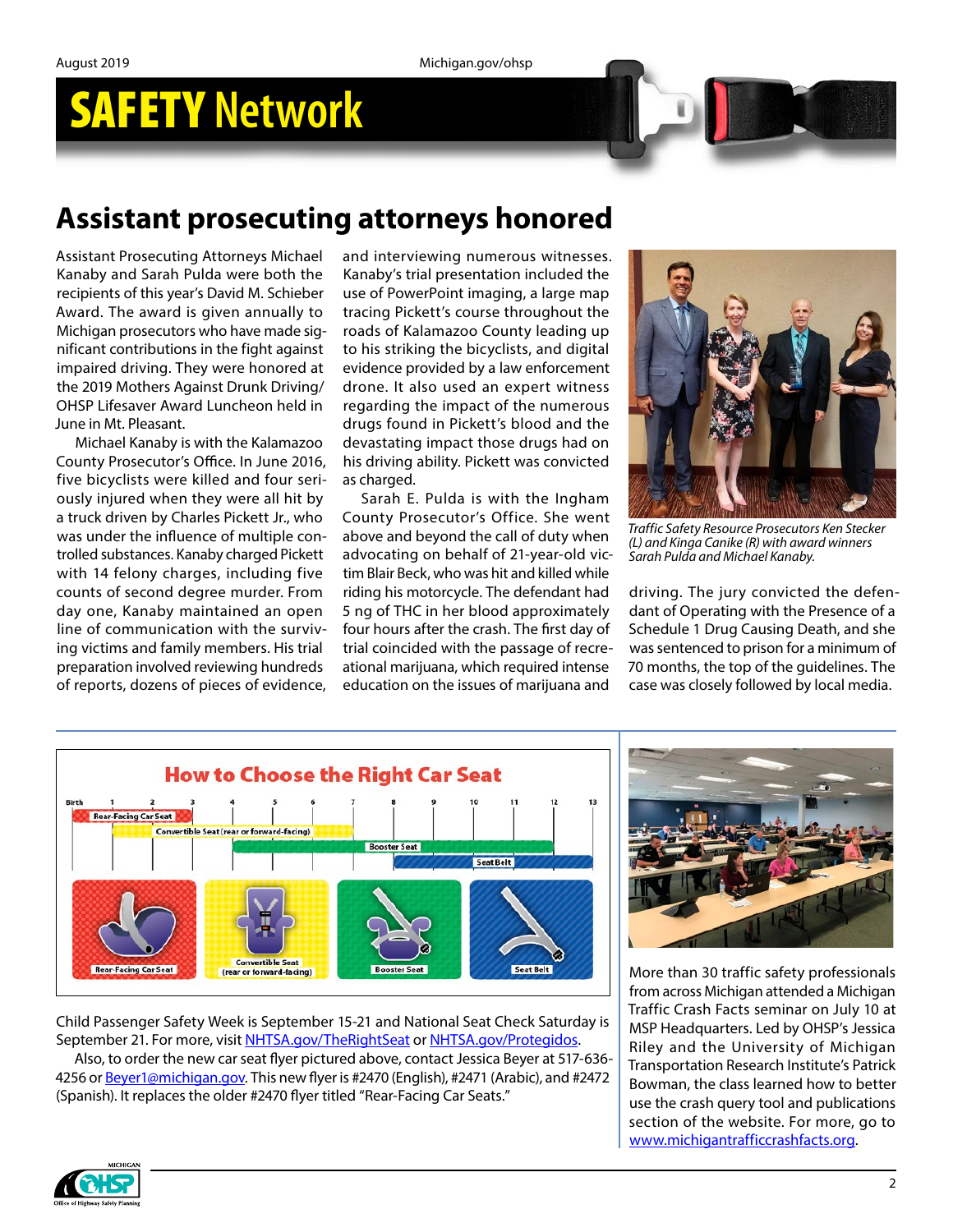# **Don't travel without an emergency kit**



With Michigan residents and visitors traveling this summer and upcoming Labor Day holiday, the MSP Emergency Management and Homeland Security Division (MSP/ EMHSD) is encouraging motorists to place an emergency preparedness kit in their vehicles.

"Emergency planning is too often overlooked when planning summer travel," said Capt. Emmitt McGowan, deputy state director of Emergency Management and Homeland Security and commander of the MSP/EMHSD. "If we all take a little extra time planning for emergencies, we'll have a safer holiday."

Travel preparedness tips:

• Place a vehicle preparedness kit in your vehicle that includes a handcrank radio, hand-crank flashlight, cell phone charger, blanket and extra clothes, tire repair kit and pump, flares, jumper cables and a "call police" or "help" sign.

- Know the weather-related emergencies and disasters common to your vacation destination and learn how weather warnings are communicated in the area.
- Monitor the weather forecast along travel routes.
- Have a map and familiarize yourself with the area of your destination. Do not rely on cell phones or computers as your only navigation source.
- Know safe shelter locations and evacuation routes at campgrounds, hotels or resorts.
- Develop an emergency communications plan for everyone traveling in your group and designate an out-ofarea emergency contact in case your group is separated.
- Keep your vehicle's fuel tank above half full. Power outages may prevent you from refueling.

Download American Red Cross mobile apps to your smart phone. For more information, go to [www.redcross.org/prepare/](http://www.redcross.org/prepare/mobile-apps) [mobile-apps.](http://www.redcross.org/prepare/mobile-apps)

To learn more about being prepared before, during and after an emergency or disaster, follow the MSP/EMHSD on Twitter at twitter.com/[MichEMHS](http://www.twitter.com/MichEMHS) or visit [www.](http://www.michigan.gov/miready) [michigan.gov/miready.](http://www.michigan.gov/miready)

### **National motorcycle summit comes to Grand Rapids**

Registration is open for the 2019 State Motorcycle Safety Administrators (SMSA) national summit, September 11-14, 2019 in Grand Rapids. SMSA's mission is to assist motorcycle safety programs through collaboration and partnerships and to implement comprehensive, data-driven safety programs and countermeasures to achieve a significant reduction in motorcyclist crashes, fatalities and injuries.

The summit is at the Crowne Plaza Grand Rapids Airport hotel. It includes a range day and a number of general and breakout sessions. Registration is open until August 30, but on-site registration is available. Click [here](http://smsa.org/2019%20Summit/Summit%20Registration%20Form%202019.pdf) to register. Last year's summit was in Sacramento, CA, and drew about 300 attendees.



# **2018 Traffic Safety Culture Index released**

In June, the AAA Foundation for Traffic Safety released the annual Traffic Safety Culture Index, a nationally representative survey. The survey was first conducted in 2008 and each year identifies and assesses key indicators regarding American drivers' attitudes toward behaviors regarding traffic safety. Some of the key findings in this year's report are:

A majority of drivers support laws restricting distracted driving, with almost 75 percent supporting a law against holding and talking on a cellphone and about 88 percent supporting a law against reading, typing, or sending a text or email while driving.

More than 85 percent of drivers consider speeding through a red light to be very or extremely dangerous, and 55

percent felt that the police would catch a driver for running a red light.

Most drivers (95.1 percent) perceive driving after drinking as very or extremely dangerous. However, almost 11 percent admitted to having done so in the past 30 days.

The complete report can be viewed at [here](https://aaafoundation.org/2018-traffic-safety-culture-index/).

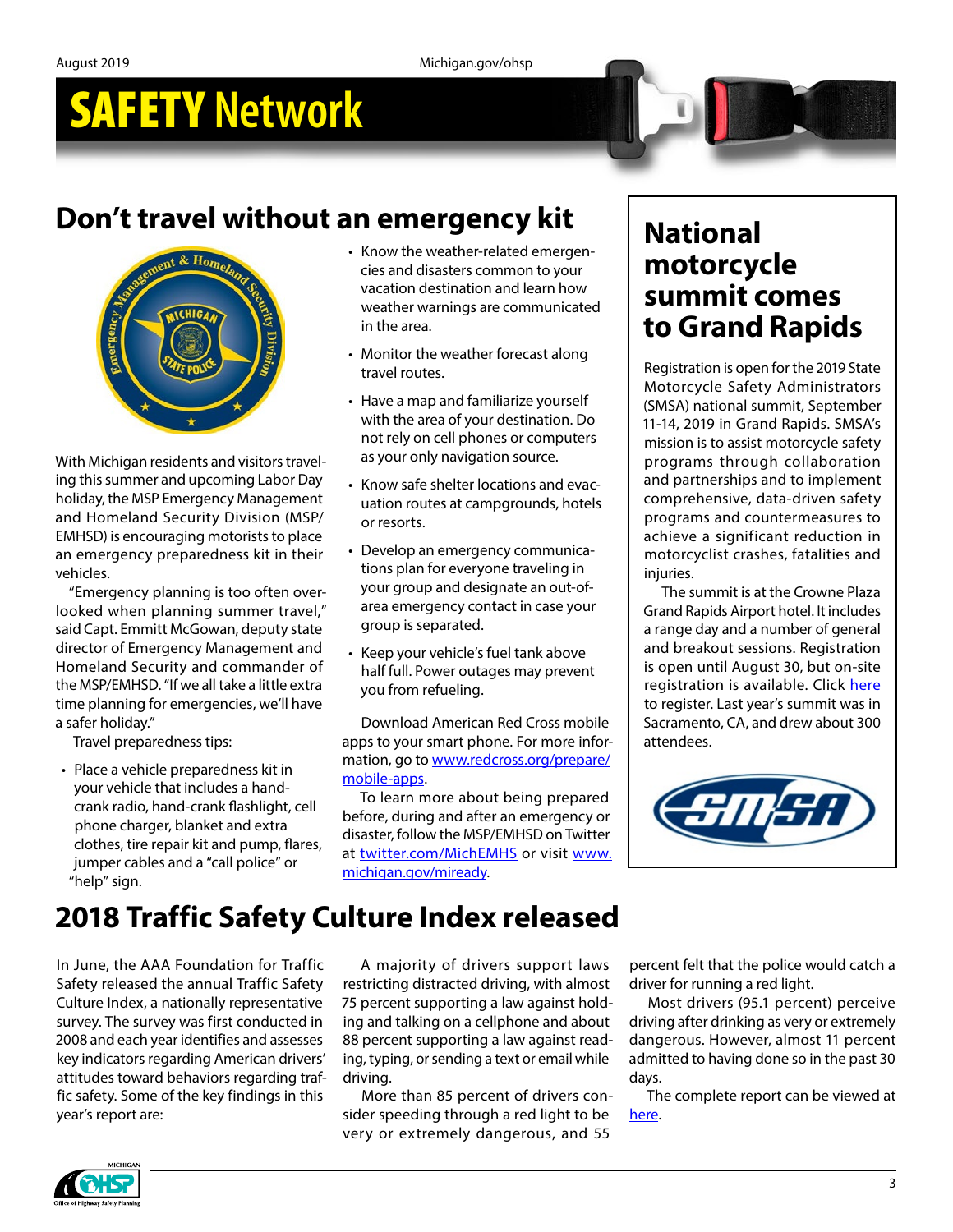August 2019 Michigan.gov/ohsp

# SAFETY **Network**



*More than 30 people attended the May 16th training in Dearborn, MI.*

# **Law enforcement, public learn bike safety**

The League of Michigan Bicyclists (LMB) hosted five training courses in May and June, teaching both law enforcement officers and community members safe bicycling practices. Gathering in Bay City, Dearborn, Marquette, Warren, and Kentwood, attendees learned about bicycle and pedestrian traffic laws, best practices for education and enforcement of laws, engineering remedies, and the latest statistics on bicyclist/motorist crashes.

The LMB is planning two more training sessions in September, one in Charlevoix and one in Oakland County. For more information, visit *Imb.org/bikepeded*.

## **What's Ahead**

#### **AUGUST 2019**

- **21 Drivers Age 20 and Younger Action Team meeting.** Horatio Earle Learning Center, 7575 Crowner Drive, Dimondale, 1:30 p.m. **SEPTEMBER 2019**
- **11 Commercial Motor Vehicle Safety Action Team meeting.** Michigan Center for Truck Safety, 1131 Centennial Way, Lansing, 9 a.m.
- **12 Senior Mobility and Safety Action Team meeting.** Horatio Earle Learning Center, 7575 Crowner Drive, Dimondale, 1:30 p.m.
- **24 Pedestrian and Bicycle Safety Action Team meeting.** Horatio Earle Learning Center, 7575 Crowner Drive, Dimondale, 9 a.m.

# **Registration for S4SD now open**

As the 2019-20 school year kicks off this month, registration for the *Strive for a Safer Drive* (S4SD) campaign has started. Schools can apply now through November 14th. The first 30 schools that apply by October 31st will receive a \$100 Visa gift card to use toward their project.

All Michigan high schools are eligible to apply and those selected will receive \$1,000 to create a student led traffic safety awareness campaign. Last year, 63 schools

participated and West Shore ESD Career and Technical Education



Center (Mason County) finished in first place for the second year in a row.

S4SD is a teen driving initiative aimed at reducing serious crashes, injuries, and fatalities among Michigan teens. It is presented by Ford Driving Skills for Life and the OHSP.



*Drive sober Continued from page 1 >*

designed to inform the public that additional patrols will be out in force, and they should make alternate arrangements for transportation before drinking. There is absolutely zero tolerance for impaired driving in Michigan."

Preliminary crash data shows there were 14 fatal crashes and 15 fatalities over the 2019 Fourth of July holiday period, which included four days. Alcohol was a factor in one of those crashes. There were seven traffic fatalities during the one-day 2018 Fourth of July holiday.

The 2018 Labor Day holiday period saw 12 fatalities over a 3-day holiday period.

The *Drive Sober or Get Pulled Over*  campaign is supported with federal traffic safety funds provided by the U.S. Department of Transportation and the NHTSA and coordinated by the OHSP.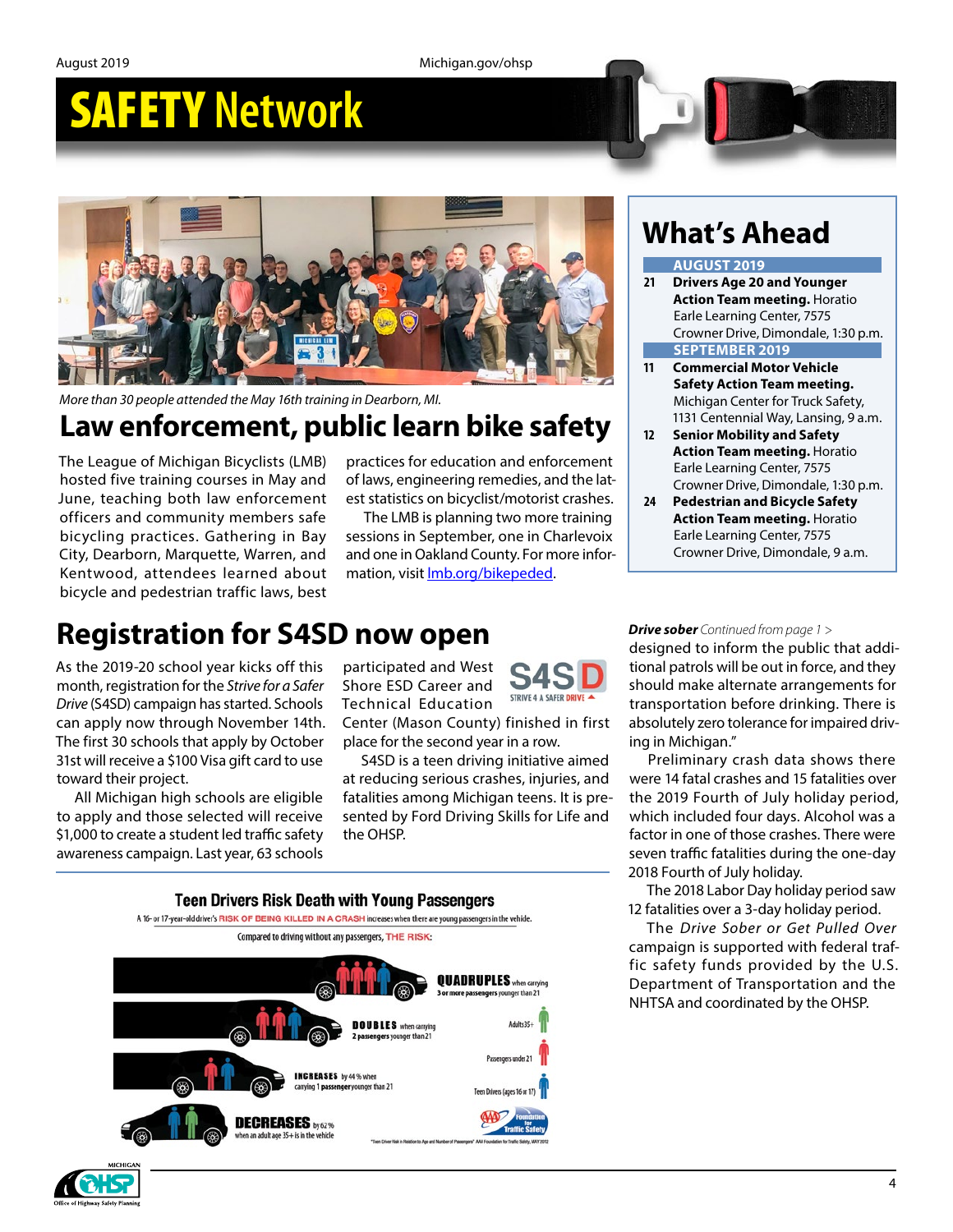# **The** *MI Officer* **Phone App is available**

*By Kinga Canike and Ken Stecker*

The Prosecuting Attorneys Association of Michigan, in conjunction with the OHSP, has developed a phone app to be used roadside by law enforcement officers. The app is called "MI Officer."

A committee of safety professionals met on a regular basis for over a year to plan the "MI Officer" app. Individuals on this committee included Michigan's two traffic safety resource prosecutors (TSRPs) as well as representatives from the OHSP, Secretary of State, and MSP. These individuals gathered content that was passed on to a software developer who created the app.

The motivation behind the app was to help law enforcement keep up with

# *Instead of fumbling through papers in their scout cars, this app puts all that information at their fingertips.*

the times. Police officers are expected to know the law. Instead of fumbling through papers in their scout cars, this app puts all that information at their fingertips. The app contains links to resources officers use on a daily basis. Some of these links include the Michigan Vehicle Code, Michigan's Traffic Crash Report Instruction Manual, and the Michigan Penal Code. Other topics covered are underage drinking, Standardized Field Sobriety Tests, and commercial motor vehicles. Both the medical and recreational marijuana laws are also in the app.

The app, which may be downloaded by anyone, is a warehouse of legal resources. It does not offer any legal advice nor does it editorialize on any law. All the information contained in the app is public information.

The committee hopes the app will adapt with the changing times. For this reason, the committee will continue to meet quarterly to review old content and add new and relevant information. The section "Hot Topics" has been added to the app to help with this effort.

The app is free of charge and may be downloaded on either an Apple or Android smartphone. Feedback from both prosecutors and law enforcement officers has been very positive. One example of this comes from St. Clair County Chief Assistant Prosecutor Stephen Guilliat who stated, "After learning about the MI Officer iPhone app, I downloaded it and find it extremely helpful. I have included it in our training and have attached the applicable slides that are being shown to our local law enforcement—we are strongly encouraging they download this useful app as well." The app is also being used by magistrates, probation officers, and other traffic safety professionals. As of July 2018, the app has been downloaded more than 4,000 times.

The "MI Officer" app has also just recently undergone a face lift. The initial interface screen went from a utilitarian interface to one that is more engaging. This was done with the goal of enhancing the overall user experience and making the app more user friendly. In addition, the use of color and logos have been added to the app as well as the ability to save links to a favorites section. A more sophisticated menu system also makes it easier to navigate the material on the app.

*For more information contact your TSRPs, Kenneth Stecker and Kinga Canike, at 517- 334-6060 or email at [steckerk@michigan.](mailto:steckerk@michigan.gov) [gov](mailto:steckerk@michigan.gov) and [canikek@michigan.gov.](mailto:canikek@michigan.gov)* 



**Staff Profile JEAN SHATTUCK** Accounting Technician



Jean has been with the OHSP since August 2011 and has worked for the state for 34 years. Jean and her husband Jon have been married 30 years and have three children, Nick, Kellie, and Clara. Her dedication to the job led to her being selected for the MSP employee spotlight for the month of August 2019.

**What do you like most about your job?** 

*I like the variety and being able to solve problems.*

**What are you most proud of at work?**  *Surviving SIGMA! And being able to contribute to the overall integrity of the OHSP.*

**What are your interests or hobbies?**  *Walking and spending time with my family and friends.*

**What is your favorite vacation spot?**  *Two of my kids are moving out of state this summer so my new favorite places to visit will be Portland, OR, and Knoxville, TN.*

#### **What's something people don't know about you?**

*I coached 7th grade girls' basketball for 12 years. Also, I love to dance and have seven siblings.*

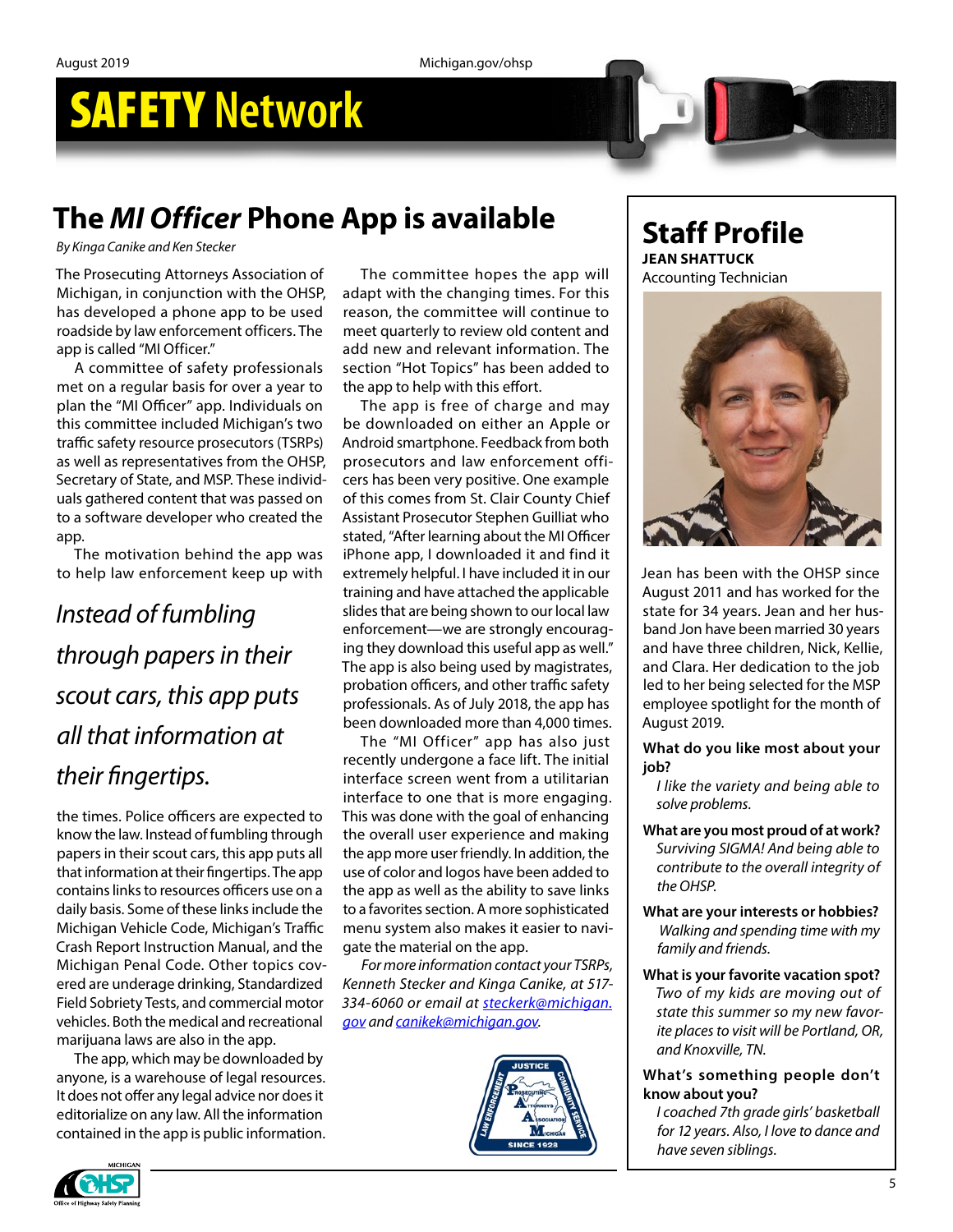# **Partner Profile**

**MDOT TRAFFIC AND SAFETY ENGINEER BEN FELDHAUSEN**



Ben Feldhausen, PS, PE is a Traffic and Safety Engineer for the Michigan Department of Transportation (MDOT) in the Crystal Falls Transportation Service Center. He is professionally licensed as both an engineer and surveyor and has earned numerous certifications including for "At-Scene Traffic Crash Investigation" through the MSP. He is a recipient of an MDOT Simply Super Service award and is a member of the GTSAC's Pedestrian and Bicycle Safety Action Team.

Feldhausen is a passionate advocate for traffic safety who has developed corridor advisory groups in many Upper Peninsula (U.P.) communities, innovative bicycle and pedestrian education demonstrations for elementary students, and a program that emphasizes distracted driving dangers for young drivers and driver's education students. He is currently serving his second term as chairman of the U. P. Traffic Safety Network and works regularly with law enforcement and other professionals to address strategic safety concerns.

He is an honors graduate who has served nearly 15 years on the Surveying Engineering Advisory Board at Michigan Technological University, and has volunteered countless hours to local youth sports, professional organizations and civic affairs. Feldhausen has been a featured speaker at conferences, business and community engagements and is a published author. His hobbies include outdoor activities, and his favorite pastime is ice fishing.

Feldhausen has promoted outdoor recreation and safety education with thousands of youngsters and recently joined the ice fishing Pro-Team with industry leader Clam Outdoors.



*Many schools will be starting at the end of August which means more school buses will be on the roads. Remember to treat their lights like traffic signals. When the red lights are flashing, stop! In 2018, there were 1,073 school bus involved crashes in Michigan. From those crashes, five people were killed.*







# **OHSP welcomes Jessica Beyer**

Jessica Beyer is the new departmental technician in the Highway Safety Resource Materials Sub-Unit. Prior to joining MSP, Jessica conducted compliance audits and provided in-house accounting and project management oversight as the operations manager for an IT management and consulting firm.

Jessica recently went back to school and is in process of completing her degree in accounting. Jessica will be responsible for distribution of traffic safety materials. She currently resides in DeWitt with her fiancé, their two children, and dog.